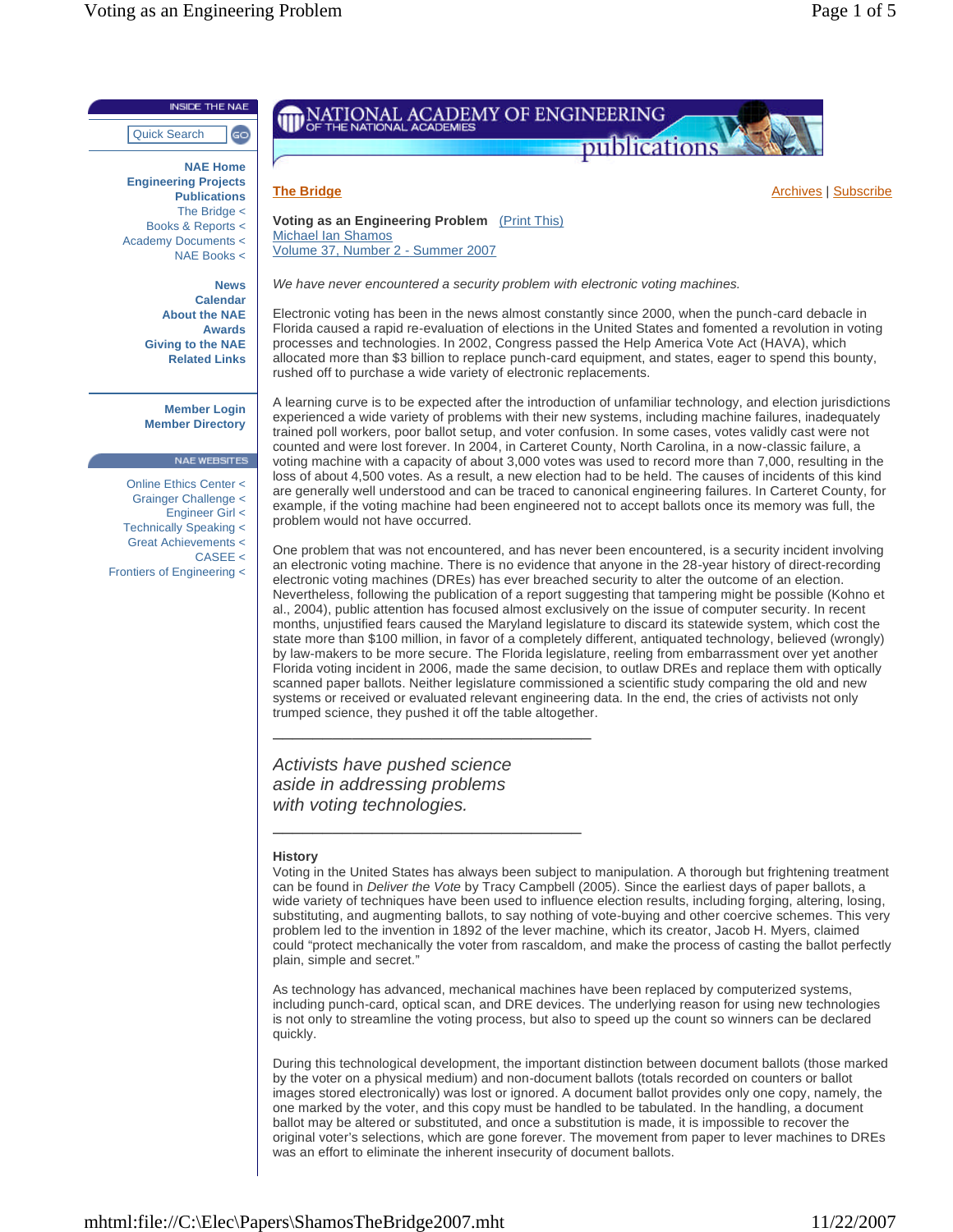By contrast, in a DRE system multiple copies of ballots are retained on different media in different physical locations. To affect the outcome of an election, redundant encrypted records would have to be altered. To date, no one has even suggested, let alone demonstrated, a way to do this.

Despite our lurid history of tampering with document ballots, repeated calls are being made to return to hand-counted paper ballots or optically scanned ballots, which are often used in other countries. However, most other countries use extremely simple ballots. In the more than 90 parliamentary and multiparty democracies in the world, voters typically select a party, rather than individual candidates. One race, one choice.

Despite their use in foreign countries, hand-counted paper ballots are completely impractical in the United States, because our ballots are far more complicated than any other country's. For example, the 2006 (off-year) general ballot in Marin County, California, included 98 candidates in 30 races and 30 ballot propositions. The resulting mark-sense ballot was six pages long. Or consider the still-disputed 2006 U.S. House race in Sarasota County, Florida, which presented voters with 21 pages of electronic ballot followed by four pages of review screens. Perhaps we shouldn't have been surprised that 15 percent of the voters were unable to cast votes for either congressional candidate in Sarasota.

The perception persists that we cannot control the security of isolated, non-networked machines that have no operating systems, but that problems with the production, storage, transportation, and counting of paper ballots were solved long ago. In fact, there are neither standards nor procedures nor any reference work on protecting, transporting, and storing document ballots in a secure way.

## **The Inevitability of Errors**

The very notion that perfection is achievable in a voting system is a fantasy. All systems have error rates, which are easy to define but difficult to measure. In a given race, a system is "correct" if it records and tabulates votes for the people the voters intended to vote for. The error rate for that race is the percentage of recorded choices that do not match the voters' intent.

In any real election, there are errors, not necessarily because of machine failures or incorrect counting logic, but because of human interface issues. A voter may, for whatever reason, not understand how to cast a vote or may overlook a race or make a mistake. The error rate cannot be easily measured because there is no effective way to determine voter intent other than through the voting system itself. (If there were such a method, it would be a perfectly good voting mechanism by itself!)

In one of the first experiments of its kind ever conducted, subjects were given a sheet of paper telling them how to vote in a mock election; this sheet became the voter's intent. Each subject used a single voting machine, but several different types of machines were used in the study. In general, error rates were approximately 10 percent. That is, 10 percent of the ballots cast failed to conform in some way to the predetermined choices. When straight-party voting was allowed, the error rate went up to 20 percent.<sup>1</sup> And these rates were observed with fully functional equipment (Herrnson et al., 2006).

A 10-percent differential would have changed the outcome in 25 of the 45 presidential elections in which the popular vote was recorded.<sup>2</sup> However, even assuming that the error rate could be reduced to, say, 1 percent, elections inevitably will occur in which the margin of victory is below the error rate. Noise can exceed signal. In fact, this must happen because there is a lower bound on the error rate for a given system, but no lower bound on the winning margin.

Close elections occur frequently. The famous Bush-Gore margin in Florida in 2000 was 537 votes out of almost 6 million votes cast, a difference of less than 0.1 percent. How likely is such a close election? Assuming an equal distribution of Republicans and Democrats, if a sample of six million votes is taken from the population, the margin will be less than 537 votes about one-third of the time. The 2006 margin in Sarasota was 0.15 percent, far lower than the most optimistic estimate of system error rate for any voting method in existence.

*The notion of perfection in a voting system is a fantasy.*

\_\_\_\_\_\_\_\_\_\_\_\_\_\_\_\_\_\_\_\_\_\_\_\_\_\_\_\_\_

\_\_\_\_\_\_\_\_\_\_\_\_\_\_\_\_\_\_\_\_\_\_\_\_\_\_\_\_\_

## **An Engineering Formulation**

Just because voting is fundamental to democracy does not remove it from the realm of science and engineering. A voting system must perform three functions:

**National Academy of Engineering** 500 Fifth Street, NW Washington, DC 20001 Tel. 202.334.3200 Fax. 202.334.2290 **Staff Directory** 

CONTACT

Comments & Feedback

- Present the correct set of possible choices to the voter.
- Capture and record the voter's actual choices.
- Produce an accurate tally of the actual choices.

It must satisfy the following conditions:

Privacy—an individual voter's choice cannot be discoverable by any other person.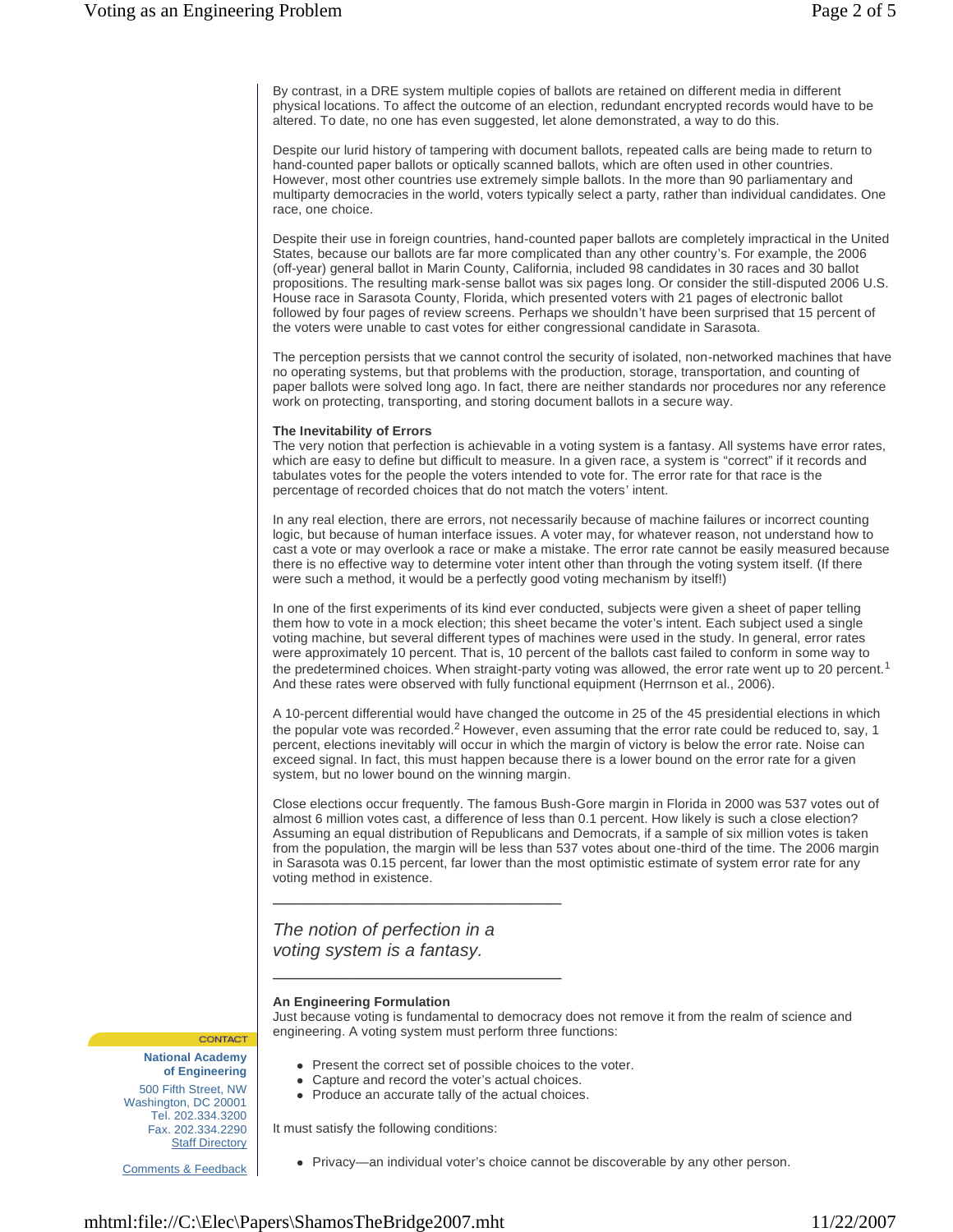- Security—the system must not be susceptible to manipulation or corruption by a small set of individuals.<sup>3</sup>
- Auditability—independent, after-the-fact observers must be able to confirm that the correct person has been elected.
- "Receipt-freeness"—the voter must not be able to prove to any other person how he or she voted.
- Verifiability—the voter must be able to determine with confidence after the election that his or her vote was recorded and tabulated accurately, without violating the requirement of receipt-freeness.

Usability and reliability are relevant only to the extent that they affect the functions or conditions listed above. They are not separate requirements.

The design of a system that can achieve the required objectives is purely a matter of engineering. No one has proven that a system that satisfies the requirements either exists or cannot possibly exist. Arguments have been made that privacy, verifiability, and auditability are mutually inconsistent and that auditing and verification are impossible without being able to determine how a particular voter voted (or permitting that voter to prove how he or she voted). However, it has been demonstrated numerous times through the use of cryptography that the common intuition is incorrect (see, e.g., Acquisti, 2004; Neff, 2001).

*Security deficiencies can be designed out of a system.*

\_\_\_\_\_\_\_\_\_\_\_\_\_\_\_\_\_\_\_\_\_\_\_\_\_\_\_

\_\_\_\_\_\_\_\_\_\_\_\_\_\_\_\_\_\_\_\_\_\_\_\_\_\_

The issue of security requires careful attention. Several systems that have been deployed in the field have significant vulnerabilities that have been remediated through administrative procedures rather than through redesign of the system. The most serious of these vulnerabilities would allow an attacker who gained private physical access to a voting machine to replace its software/firmware with a Trojan horse. Whether such an attack could be mounted successfully and undetectably in a way that would affect more than a small number of machines is purely speculative. However, security deficiencies should be, and can be, designed out of a system.

A demonstration that an attacker, under unrealistic conditions, might corrupt a voting machine, although cause for concern, does not justify discarding an entire technology. The United States did not outlaw bridges after the Tacoma Narrows Bridge collapsed due to uncontrolled wind-induced oscillation. Instead, bridges of similar design were reconfigured, and the drawbacks of the original design informed future designs. When the gas tank of the Ford Pinto caught fire and caused repeated highway deaths, we did not abandon cars, or even the Pinto. The offending models were recalled, and their tanks were replaced. Yet when computer security experts merely pointed out the possibility of security intrusions in voting machines, Congress and state legislatures moved to ban DRE machines entirely, one of the most extreme overreactions in the history of engineering.

## **Reliability**

Voting machines are among the least reliable devices on this planet. It has been reported anecdotally that approximately 10 percent of DRE machines fail in some respect during the average 13 hours they are in use on election day.<sup>4</sup> In some cases, the percentage is much higher (Bishop et al., 2005). The percentage rises to 20 percent, for example, if the machines have paper-trail printers attached to them. If electric razors failed en masse within the first 13 hours, the Federal Trade Commission would institute action against the manufacturer. Why don't voting machines and their manufacturers face such consequences? The unfortunate answer is that these failure rates are permitted by applicable standards.

The development of voting standards is a cautionary tale too long to relate here, but the currently applicable standard is that a voting machine must exhibit a mean time between failure (MTBF) of 163 hours.<sup>5</sup> Under the exponential failure model, one would expect 10 percent of machines with this MTBF to fail within 17 hours. Given that machines are typically used for several hours during pre-election testing and that the ones that fail are removed from service, the observed failures are consistent with the standard. An ordinary personal computer has an MTBF of about 30,000 hours, and many voting machines are constructed from simplified PCs. So how can we explain the difference in reliability?

In fact, the standards for voting machines, which were heavily influenced by the manufacturers, are grossly inadequate. One reason is that they were developed ad hoc rather than from a set of principles applicable to voting systems. In addition, some standards are imprudent, to say the least. For example, there is a prohibition against interpreted code, which excludes some excellent programming languages, such as Java. Other standards are irrelevant or poorly formulated. But most important, necessary standards, such as computer security requirements, are missing altogether.

With the passage of HAVA, the National Institute of Standards and Technology (NIST) became responsible for formulating guidelines for voting systems. NIST has focused significant effort in this direction, but for a guideline to be adopted, it must pass first through two bodies, the Technical Guidelines Development Committee and, ultimately, the Election Assistance Commission (EAC).

The EAC, which was created by HAVA, is inherently political. By law, it is composed of four members, two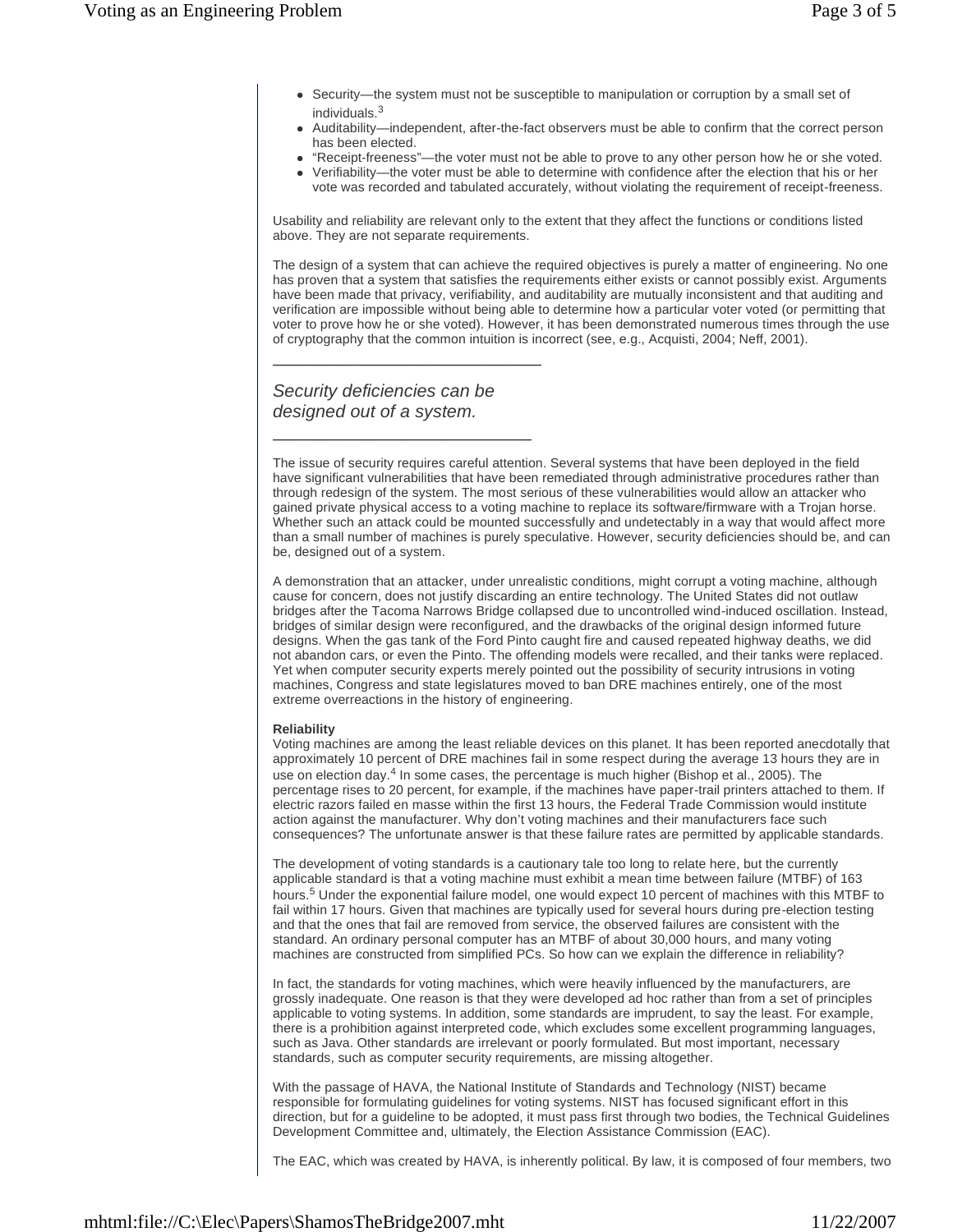nominated by the majority party in Congress and two nominated by the minority party. EAC members, being presidential appointees, must then be confirmed by the Senate. This structure is supposedly designed to ensure that exacting technical standards are adopted.

## **Conclusion**

It is no surprise that rampant reliability problems have led to widespread, largely justified mistrust of voting machines. The threshold question is whether we will implement and deploy reliable machines or turn to a technology with reliability properties that have not yet been studied. The first alternative is difficult because there is no accepted design for a reliable voting machine (e.g., 30,000-hour MTBF), and certainly none that satisfies the properties listed above.

If an election is not close (that is, there is a large difference in vote totals between the winner and the next-highest vote getter), it doesn't matter which voting system is used. Even a bad system can discriminate when the margin is large. The sad fact, which is not obvious, is that, if an election is very close, it also makes no difference which voting system is used, because even a good system cannot determine in a trust-worthy way who wins when the margin is very close (say, less than 0.1 percent). This is because of the large number of operational components and human beings par-ticipating in an election and because there is no system that can provide a post-election audit that will satisfy the losing candidate and his supporters. The situation might be different if universally verifiable systems were available.

Under the present circumstances, there is a great risk that the development of truly verifiable systems may be delayed for decades. (Paper-trail and optical-scan systems provide only instantaneous verification, which is insufficient to settle a close election.) When a legislature outlaws DRE voting, an inventor has no incentive to design a verifiable electronic system, which would then be illegal. If Congress adopts the bill introduced by Congressman Rush Holt (currently HR 811), which requires verifiable paper trails, there would be no point in improving current systems, or engineering a new one, because it could not be used in elections for federal office.

I am arguing for federal funding of an engineering project to develop an electronic voting system that can meet the requirements listed above. We know that government is capable of acting when it is properly motivated. After NASA's Challenger disaster of 1986, President Reagan created a select scientific panel, the Rogers Commission, to determine the cause of the accident and even to review the culture at NASA that may have contributed to it. The outcome was a striking success, and the space program continued. Nothing of the kind is in sight for electronic voting, however, and we appear destined to repeat the paper manipulations of the nineteenth century that led to the development of voting machines in the first place.

## **References**

Acquisti, A. 2004. Receipt-Free Homomorphic Elections and Write-in Voter Verified Ballots. Carnegie Mellon University Technical Report CMU-ISRI-04-116 (April 2004).

Bishop, M., L. Guarino, D. Jefferson, and D. Wagner. 2005. Analysis of Volume Testing of the AccuVote TSx/AccuView. Report of the California Voting Systems Technology Assessment Advisory Board (October 11, 2005). Available online at

http://www.ss.ca.gov/elections/voting\_systems/vstaab\_volume\_test\_report.pdf.

Campbell, T. 2005. Deliver the Vote: A History of Election Fraud, an American Political Tradition, 1742– 2004. New York: Carroll & Graf.

Herrnson, P., R.G. Niemi, M.J. Hanmer, B.B. Bederson, F.G. Conrad, and M. Traugott. 2006. The Importance of Testing the Usability of Voting Systems. Paper presented at the Usenix/ACCURATE Electronic Voting Technology Workshop, Vancouver, British Columbia, August 1, 2006. Available online at http://www.usenix.org/events/evt06/tech/full\_papers/herrnson/herrnson\_html/.

Kohno, T., A. Stubblefield, A.D. Rubin, and D.S. Wallach. 2004. Analysis of an Electronic Voting System. Presented at the IEEE Symposium on Security and Privacy, Oakland, California, May 2004. The contents of the paper were widely circulated in 2003. Available online at http://avirubin.com/vote.pdf.

Neff, A. 2001. A Verifiable Secret Shuffle and Its Application to E-Voting. Pp. 116–125 in Proceedings of the ACM-CCS'01. New York: ACM Press. Available online at

http://delivery.acm.org/10.1145/510000/502000/p116neff.pdf?

key1=502000&key2=2841797711&coll=GUIDE&dl=GUIDE,ACM&CFID=11111111&CFTOKEN=2222222.

## FOOTNOTES

- 1. "Straight-party voting" means that a virtual office, called the straight-party office, is on the ballot. Choosing a party for that office has the effect of casting a vote for all candidates of that party throughout the ballot. On multipage ballots this causes an unseen side effect because a voter cannot see the consequences of his or her choice without navigating the entire ballot.
- 2. This does not take into account the electoral vote.
- 3. Freedom from corruption cannot be guaranteed if arbitrary subsets of persons are allowed to collude.
- 4. In general, failures result in the loss of none, or possibly one, vote, namely, the vote that was in the process of being cast when the failure occurred. The problem is not loss of votes but the loss of voting capability, voter inconvenience, and the loss of voter confidence.
- 5. See the 2002 Federal Voluntary Voting System Guidelines, Sect. 4.3.5.

# **About the Author**